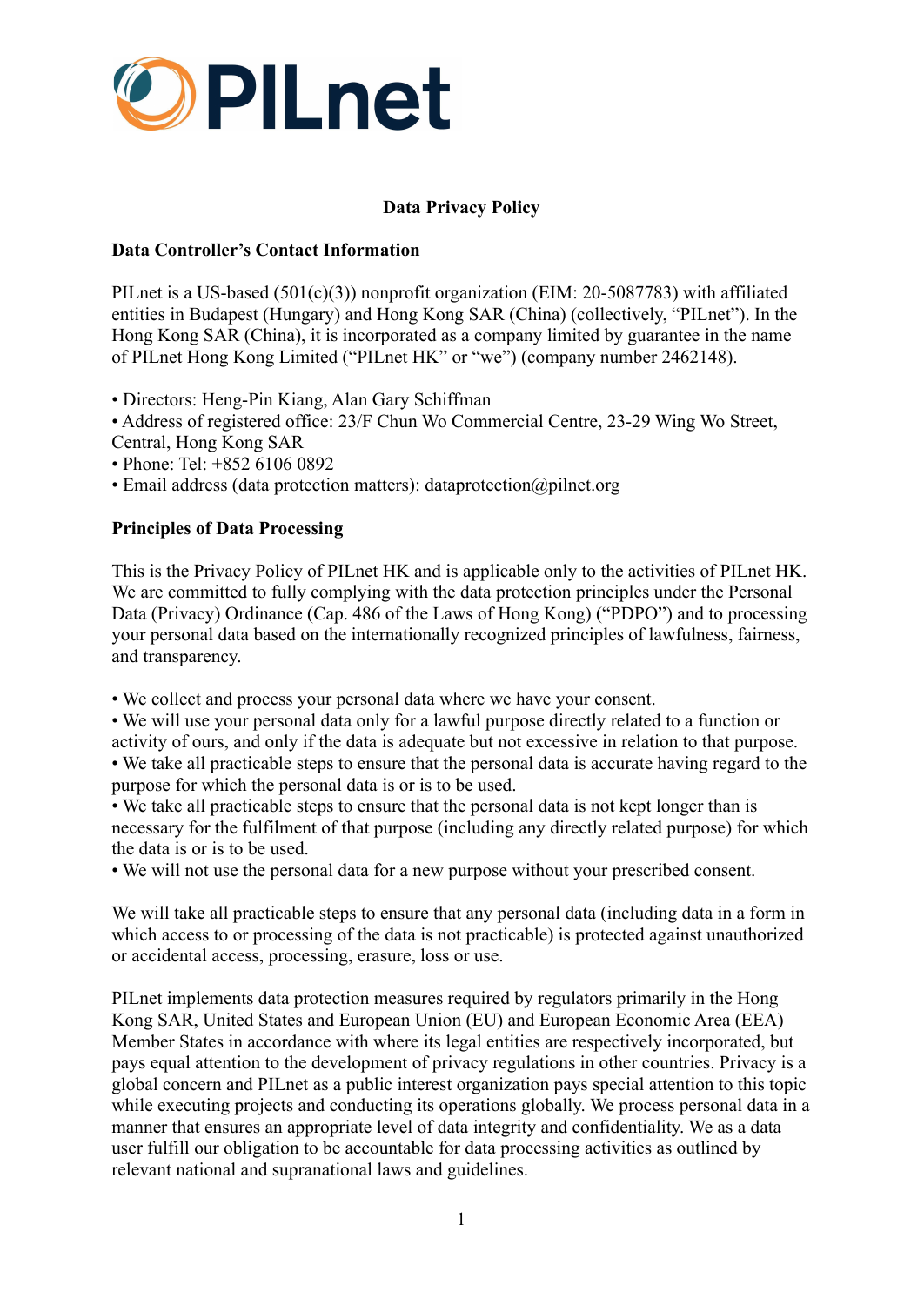

# **Terms Used in This Policy**

"Personal data" means any data relating directly or indirectly to a living individual from which it is practicable for the identity of the individual to be directly or indirectly ascertained and in a form in which access to or processing of the data is practicable.

"Data" means any representation of information (including an expression of opinion) in any document, and includes a personal identifier. A personal identifier is an identifier that is assigned to an individual by a data user for the purpose of the operations of the user, and that uniquely identifies that individual in relation to the data user, but does not include an individual's name used to identity that individual.

"Processing" in relation to personal data, includes amending, augmenting, deleting or rearranging the data, whether by automated means or otherwise.

"Data user" in relation to personal data, means a person who, either alone or jointly or in common with other persons, controls the collection, holding, processing or use (including disclosure or transfer) of the data.

"Data processor" means a natural or legal person which processes personal data on behalf of the data user and does not process the data for any of the person's own purposes.

"Consent" of a person means the express consent of the person given voluntarily and does not include any consent which has been withdrawn by notice in writing served on the person to whom the consent has been given (but without prejudice to so much of that act that has been done pursuant to the consent at any time before the notice is so served). Subject to the provisions of the PDPO, a person with parental responsibility for a minor can give consent in relation to the personal data of a minor.

#### **Role of PILnet HK**

PILnet is the controller with respect to your personal data.

### **Purpose and Legal Basis for Personal Data Processing**

PILnet has a database containing personal data that has been submitted by individuals from around the world. The database is maintained through an online platform operated by \*Mailchimp. In the event we receive your name card during a personal contact, or you express an interest to be informed about PILnet's activities by writing to us or communicating this to us on a call, we will add your data to PILnet's global pro bono database ("Global Pro Bono Database") that offers targeted services for you.

PILnet's and your interest is to stay in touch by:

- Engaging in activities and providing content to the global legal community;
- Sending you newsletters;
- Inviting you to events, conferences, and trainings locally and globally;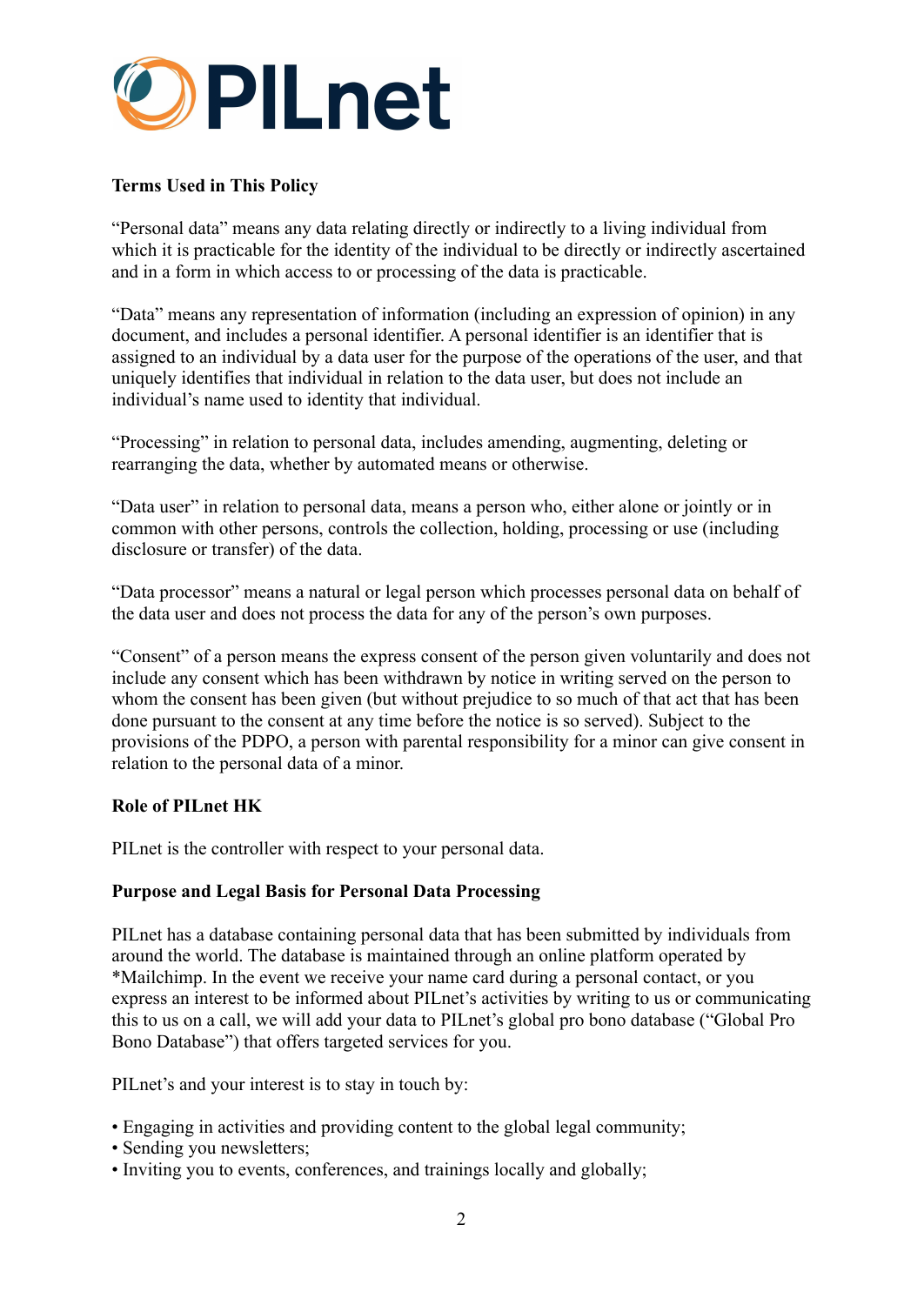

• Informing you about fundraising opportunities; and

• Offering you pro bono opportunities worldwide.

When you visit PILnet's website, PILnet may also:

- 1. Use cookies to help us improve your user experience (you can disable cookies from our website or your browser settings);
- 2. Record your device and traffic data (e.g., your IP address or device identifiers) to help us understand how our website is used and improve our business;
- 3. Record log file information (e.g., your browser type, and information on your number of clicks or pages viewed) to help us understand how our website is used and improve our business; and
- 4. Use analytics tools which may store a small piece of data on your device that will send information to help us understand how our website is used.

If we want to use your personal data for any reason other than as set out above or as informed to you, we will seek your consent first.

You may withdraw (unsubscribe) anytime from the Global Pro Bono Database by sending an email to dataprotection@pilnet.org, or by using the unsubscribe option posted at the bottom of PILnet's online media releases.

\*Contact information to engaged online service provider:

Mailchimp Attn: Privacy Officer 675 Ponce de Leon Ave NE, Suite 5000 Atlanta, GA 30308 United States

privacy@mailchimp.com

If you have any questions about this privacy policy or our privacy practices, please contact our data privacy manager in the following ways:

Full name of legal entity: PILnet Hong Kong Limited

Email address: dataprotection@pilnet.org

### **Recipients of PILnet's Communication**

PILnet generates content primarily for the global legal community that includes mainly but not exclusively legal experts, lawyers, law school and public policy educators, bar and law society officials, lawmakers, legal fellows, etc. Equally, PILnet targets primarily but not exclusively the recipients of pro bono and public interest services like representatives of local and international NGOs, grassroots community activists and groups, social entrepreneurs, and enterprises.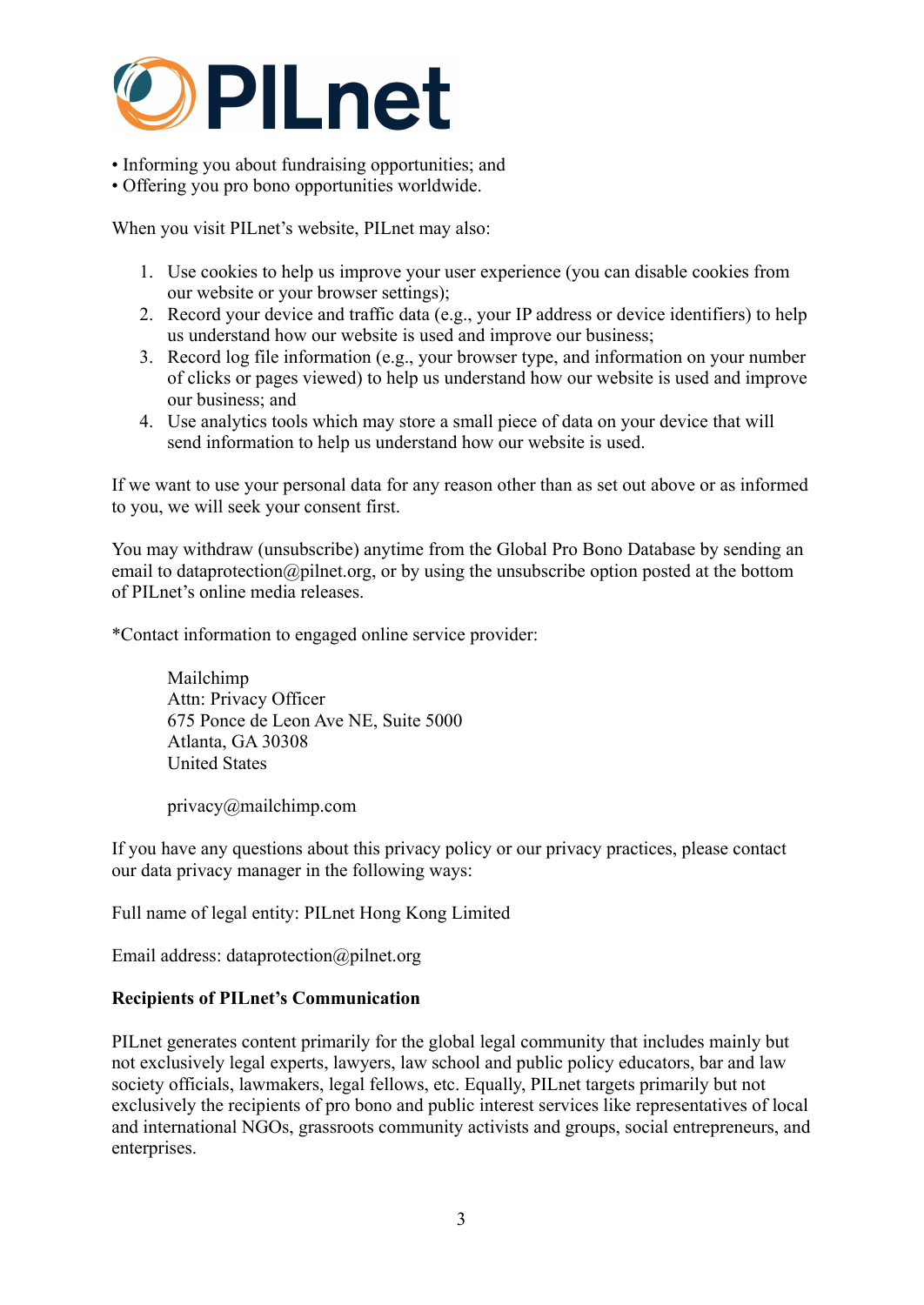

## **Data Transfers to Third Countries**

PILnet processes data in the United States and may occasionally do so by way of its offices in Budapest (Hungary) and Hong Kong SAR. PILnet's main administrative office is based in the US and that is where it processes personal data collected through its website. Although there are no conditions required for transferring data to a third country under the PDPO, PILnet is voluntarily committed to following stricter standards by abiding by the requirements of the EU's General Data Protection Regulation (GDPR). When you provide personal data to PILnet HK, PILnet HK requests your consent to transfer that personal data to the US. PILnet takes appropriate steps to protect your privacy and implement reasonable security measures to protect your personal information in storage. PILnet uses secure transmission methods to collect personal data through its website. PILnet also enters into contracts with its data processors that require them to treat personal information in a manner that is consistent with this policy.

### **Period for Storing/Processing Your Personal Data**

The data you submitted to PILnet's Global Pro Bono Database will be processed for 3 years starting at the time of your latest demonstrated activity. After a period of inactivity, your contact data will be deleted from PILnet's database. You may withdraw (unsubscribe) anytime from the Global Pro Bono Database by sending an email to  $dataprotein@pilnet.org$ , or by using the unsubscribe option posted in the issues of PILnet's online media releases.

### **Your Rights Based on This Policy**

You can approach PILnet HK and ask whether PILnet HK holds personal data of which you are the data subject, and ask for a copy of such data if we do hold such data. Within 40 days, subject to the provisions of the PDPO, we will either comply with such requests or inform you that we do not hold such data. If you are provided with the data and you then find that the data is inaccurate, you have the right to request that we make the necessary correction to the data. Within 40 days, subject to the provisions of the PDPO, we will correct the data and give you a copy of the corrected data, or we will let you know why we are unable to correct the data.

If you find that your privacy/data protection rights have been violated by PILnet HK's current data protection practices, you may turn to us for immediate response and remedy. PILnet HK investigates your request and responds to you within 30 days. If you are not satisfied with our response, you may turn to the Office of the Privacy Commissioner for Personal Data for advice and/or complaint.

#### **Updates and Changes**

From time to time, we may add to, change, update, or modify this policy. If we change the policy in a way that affects how your data will be used or the permissions you grant to us, we will notify you and ask you to review the new policy. We may not notify you of changes that do not affect how your data will be used or the permission you grant us. We ask that you review this policy from time to time to ensure that you continue to agree with all of its terms,